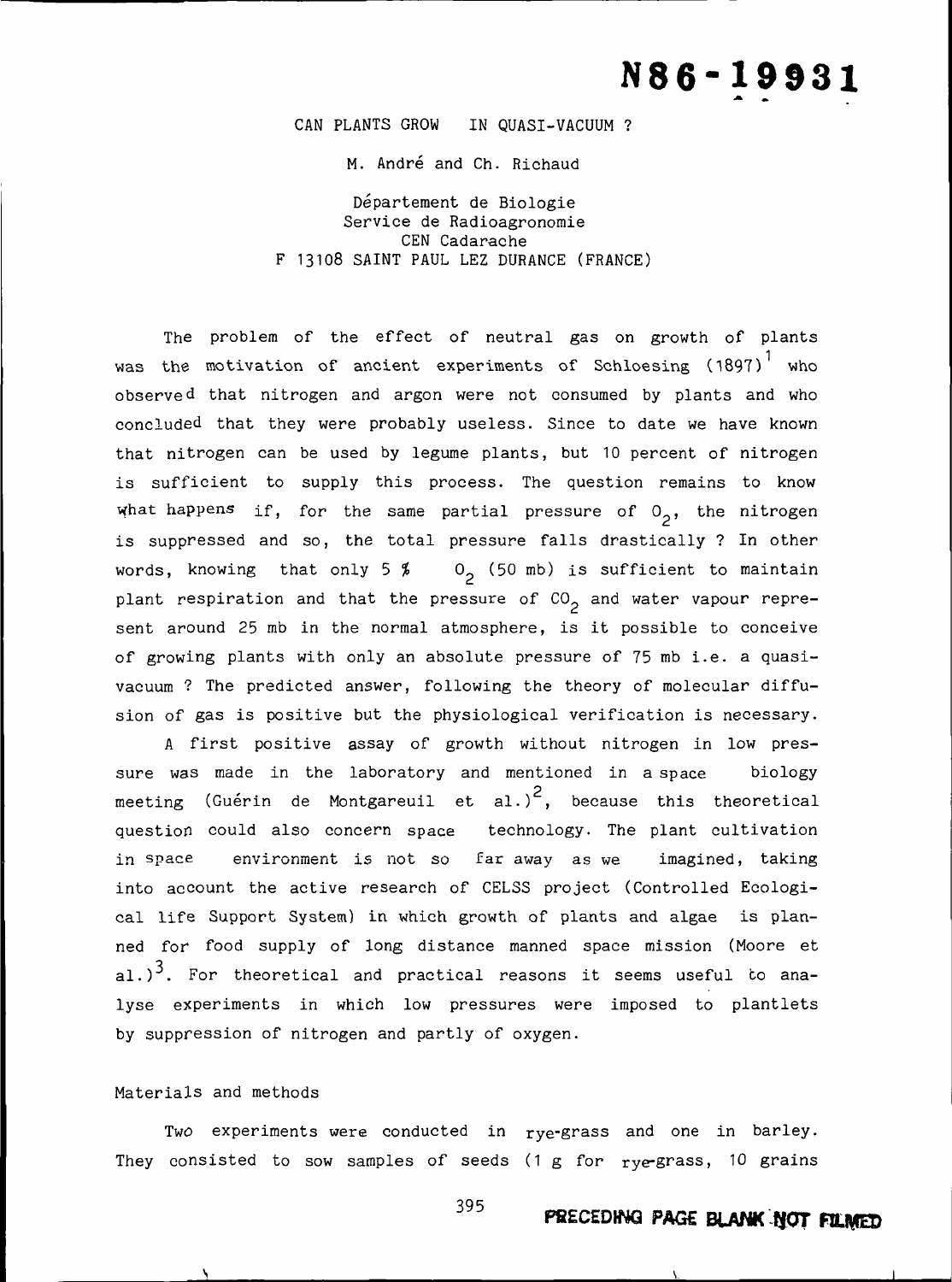# 'd ' **2,.** ., . **5 J** , -1, " . ". ' . ' .

 $\blacksquare$ 

for barley) in vacuum resistant containers in which was prepared different atmospheres.

Containers, Four glass containers were used in each series of experiments, 0.7 liter of volume for the series I, 3 liters for the series **I1** (Fig. 1). In both cases they had leak proof ground joints and stopcock systems to realize the link with a vacuum bench for the initial preparation of atmospheres and to permit the sampling of gas during the experiment.



Figure 1. Vacuum resistent glass container for low pressure cultivation of seedling (0.7liters of volume). On the top, the sampling apparatus which may be fitted on mass spectrometer inlet.

Growing conditions. Each container received 250 g of acid washed quartz sand ; 30 ml of nutrient solution was added and the seeds sown before connection with the vacuum bench. The growth was performed in day light during February (series I) and March (series 11) at temperatures between 18 and 22°C. The growth was limited to the juvenile stage because no  $CO<sub>2</sub>$  was added and the photosynthesis

I *I* /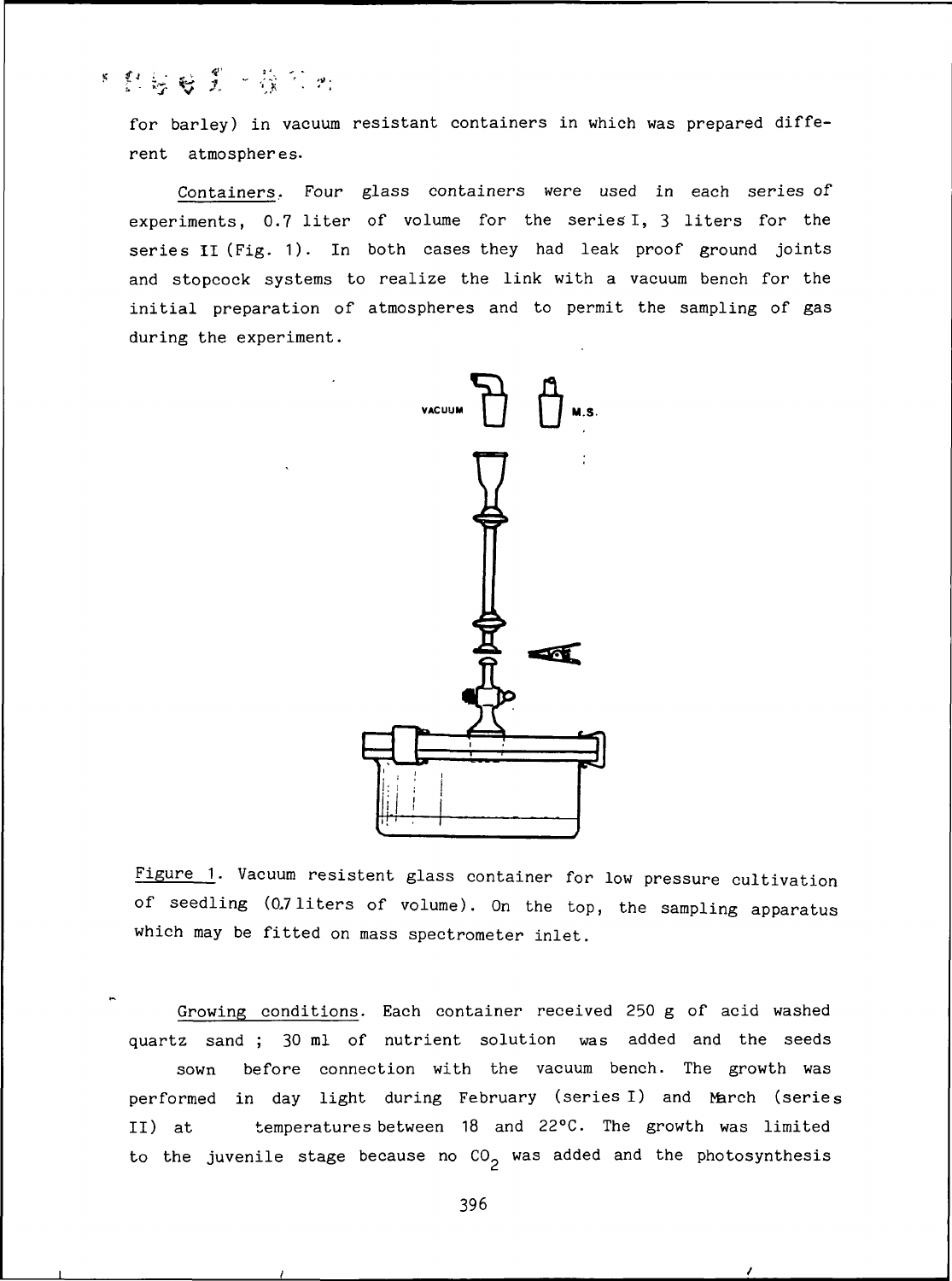only used the  $CO<sub>2</sub>$  produced by the respiration, mainly by grain, at the heterotrophic stage.

The preparation of atmospheres with the vacuum bench was realized in three steps. 1) Vacuum actively maintained during 2min around 20 mm of **Hg** to remove- initial atmosphere and to purge dissolved gas in nutrient solution. 2) Closure and observation during **5min** to check any increase of presure above water vapour pressure (19 mm Hg at temperature of 20°C). 3) Adding of different amounts of oxygen. The pressure was measured with a mercury manometer. Expressed in m bar for clarity, they were 48 and 205 mb for the oxygen to correspond to the partial pressures of the concentrations of 4.6 and 20  $%$  respectively in normal atmospheric pressure (1030 mb). In two containers, nitrogen was added until normal atmospheric pressure. Two other containers were kept with only water vapor pressure and the two initial pressures of oxygen. Sampling was made to check the preparation and to follow the composition of atmosphere during the growth.

Sampling an analysis of gas. The sampling of 0.2 ml of gas was made by the pre-vacuum of the volume limited by the stopcocks. For analysis, the sampling tube was fitted on the inlet of the mass spectrometer (MAT.CH4). Standard gas and accurate pressure gauge was used to correct the sensitivity of the apparatus for the different types of gas.

### Results and discussion

Visual observations. The main result is that the growth of plants is possible under absolute pressure 14 times lower than the atmospheric pressure (Fig. 2d). In first approximation, plants ignore the absence of nitrogen and only react to the partial pressure of  $O_2$ . Hence the growth of plantlets was delayed under low pressures of  $0<sub>2</sub>$  in both cases with and without nitrogen. The  $CO_2$  availability being limited by the carbon content of the seed, the final results after 20 days were very similar. The differences in the kinetic of growth can be better observed in Fig. 3 and estimated in the examination of gas analyses.

397

 $\label{eq:2} \frac{1}{2}\sum_{i=1}^n \frac{1}{2}\sum_{j=1}^n \frac{1}{2\pi i} \int_{\mathbb{R}^n} \frac{1}{2\pi i} \int_{\mathbb{R}^n} \frac{1}{2\pi i} \frac{1}{2\pi i} \int_{\mathbb{R}^n} \frac{1}{2\pi i} \int_{\mathbb{R}^n} \frac{1}{2\pi i} \frac{1}{2\pi i} \int_{\mathbb{R}^n} \frac{1}{2\pi i} \frac{1}{2\pi i} \int_{\mathbb{R}^n} \frac{1}{2\pi i} \frac{1}{2\pi i} \$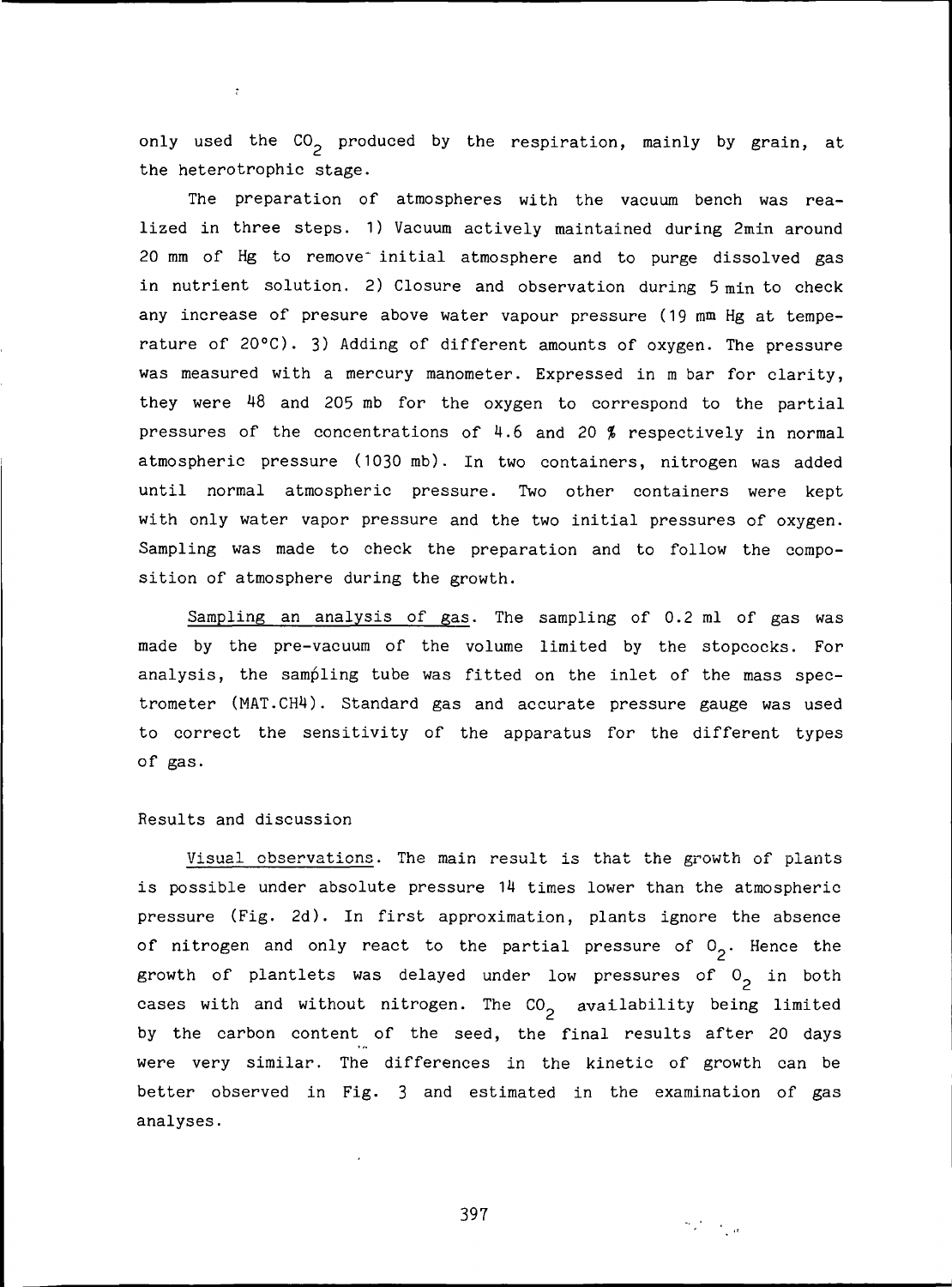EXPERIMENT AT ONE ATMOSPHERE **ORIGINAL PAGE IS**<br>6 O2 **5** % O2 *5* % O2 20 % **02** 5% **02** 



| P. totale $\overline{O2}$ N <sub>2</sub> $\overline{H2O}$ |              |  | Partial  |  |           | O2   N2   H2O P. totale |  |
|-----------------------------------------------------------|--------------|--|----------|--|-----------|-------------------------|--|
| 985                                                       | $205$ 755 25 |  | Pressure |  | 47 916 25 | 988                     |  |
|                                                           |              |  | mbar     |  |           |                         |  |



 $0,25$  Atm.  $-$  LOW PRESSURE EXPERIMENTS  $-$  0,07 Atm.

Figure 2. Final result of growing of rye-grass seedling under the different **noted pressure conditions. View of** the **three liter containers 20 days after sowing.**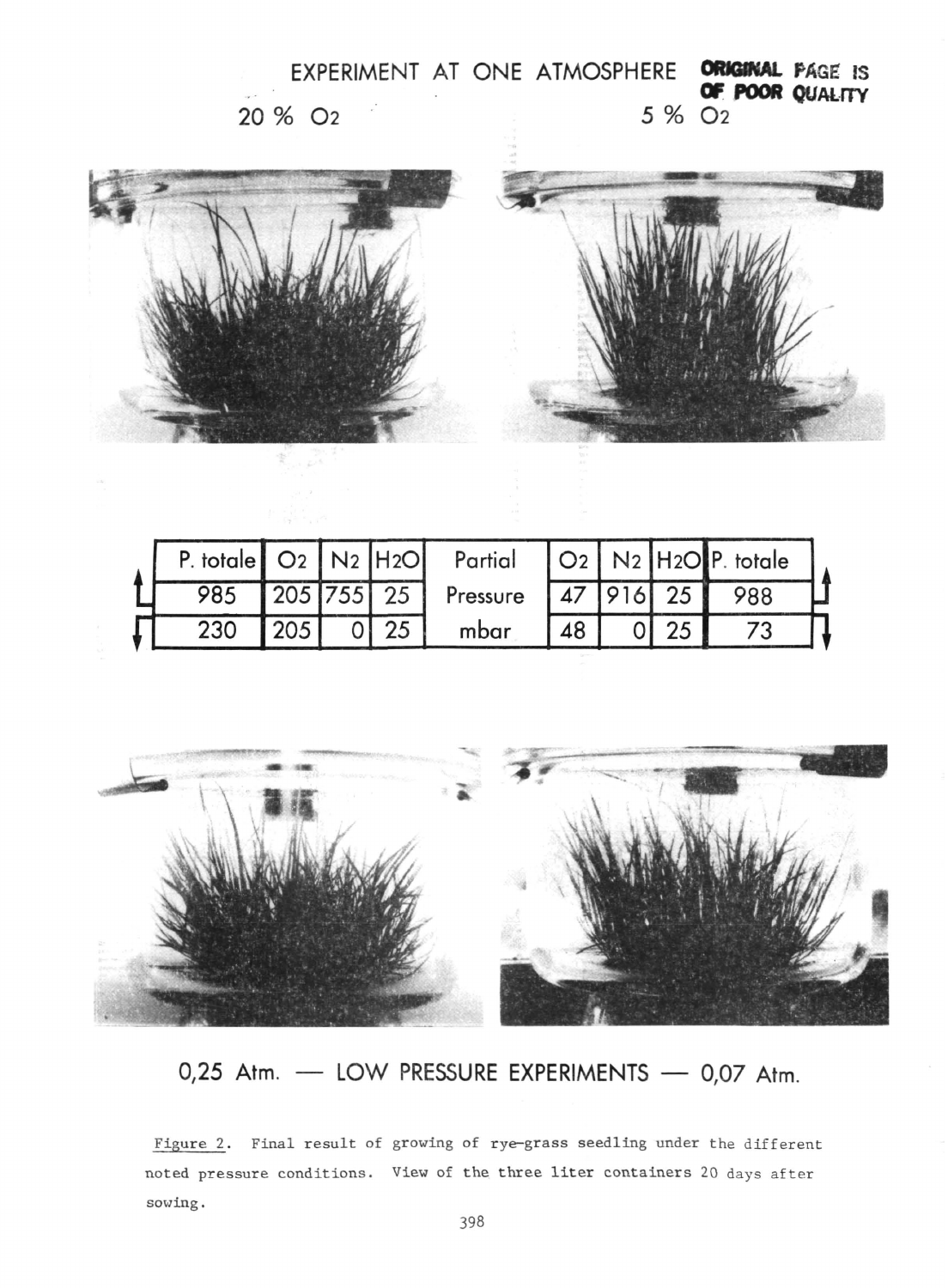**ORIGINAL PAGE** ?S **OF POOR QUALITY** 



Figure  $3$ . View of the experiment of Fig.  $2 - 13$  days after sowing. The depressing effect of low  $0<sub>2</sub>$  pressure appears(right) and also the depressive effect of nitrogen especially in low oxygen case (right on the top).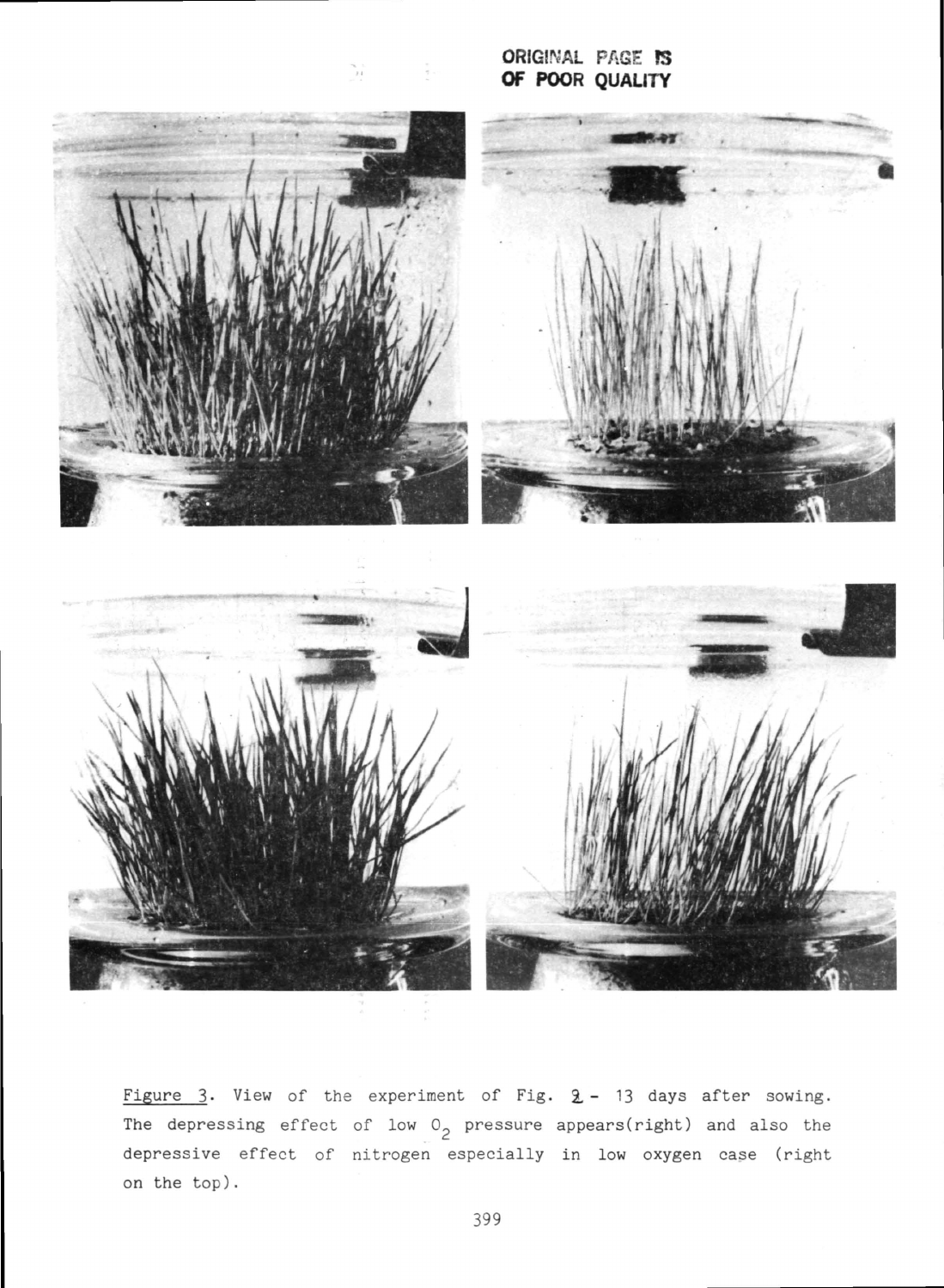In the experiments with barley, only the cases with normal  $0<sub>2</sub>$ partial pressure, with and without nitrogen were tested. Seedling was beautiful, no significant differences were observed between both experiments.

Analyses of the atmospheres. Periodic gas analyses have permitted **checking** the airtightness of the containers. In the case of **loss**  of nitrogen a leak would have been detected by the appearance of nitrogen peak which remained neglectible. Fig. 4 & 5 show the complementary variation of  $0<sub>2</sub>$  and  $CO<sub>2</sub>$  partial pressures which was amplified in the experiment of Fig. 5 by the effect of the small used volume. Two phases can be'observed. In the first phase (0 to 8-11 days) the respiration is the main activity and consequently there is the  $0<sub>2</sub>$ decreasing and the  $CO<sub>2</sub>$  enrichment. In the second phase, it is the other way round and the photosynthesis re-uses  $CO<sub>2</sub>$  faster than it is evolved in a more and more autotrophic way.

The amplitude of the maximal variations was related to the vigour of the plantlets noticed by visual observations in the intermediary phase. The conclusions were as follows :

Slowing down of the growth by low  $0<sub>2</sub>$  pressure. Contrarily to the results of Björkman et al.  $4$  or Quebedeaux&Hardy<sup>5</sup> who observed a growth stimulation on low oxygen conditions, we observed the growth was delayed in the case of low oxygen pressure. The CO<sub>2</sub> and oxygen variation were halved (Fig. 4b, 5) and retarded for one to three days in comparison with normal oxygen pressure. This slowing down can be attributed to a limitation of respiration rate, especially on the grains. Whereas the respiration of the organs such as leaves or roots was generally not modified by a  $0<sub>2</sub>$  decrease varying from 20 % to 5 %, the rather strong respiration in particular phases and in not much accessible sites could be limited by  $0<sub>2</sub>$  diffusion processes. It was shown by Quebedeaux  $*$  Hardy<sup>5</sup> as regarding the phase of the fertilization of the flowers in soybean.

Effect of the presence (of the lack) of nitrogen. If we refer to the visual observations, as well as to the results of gas analyses, the presence of nitrogen significantly slows down the growth of plantlets (Fig. 3).

400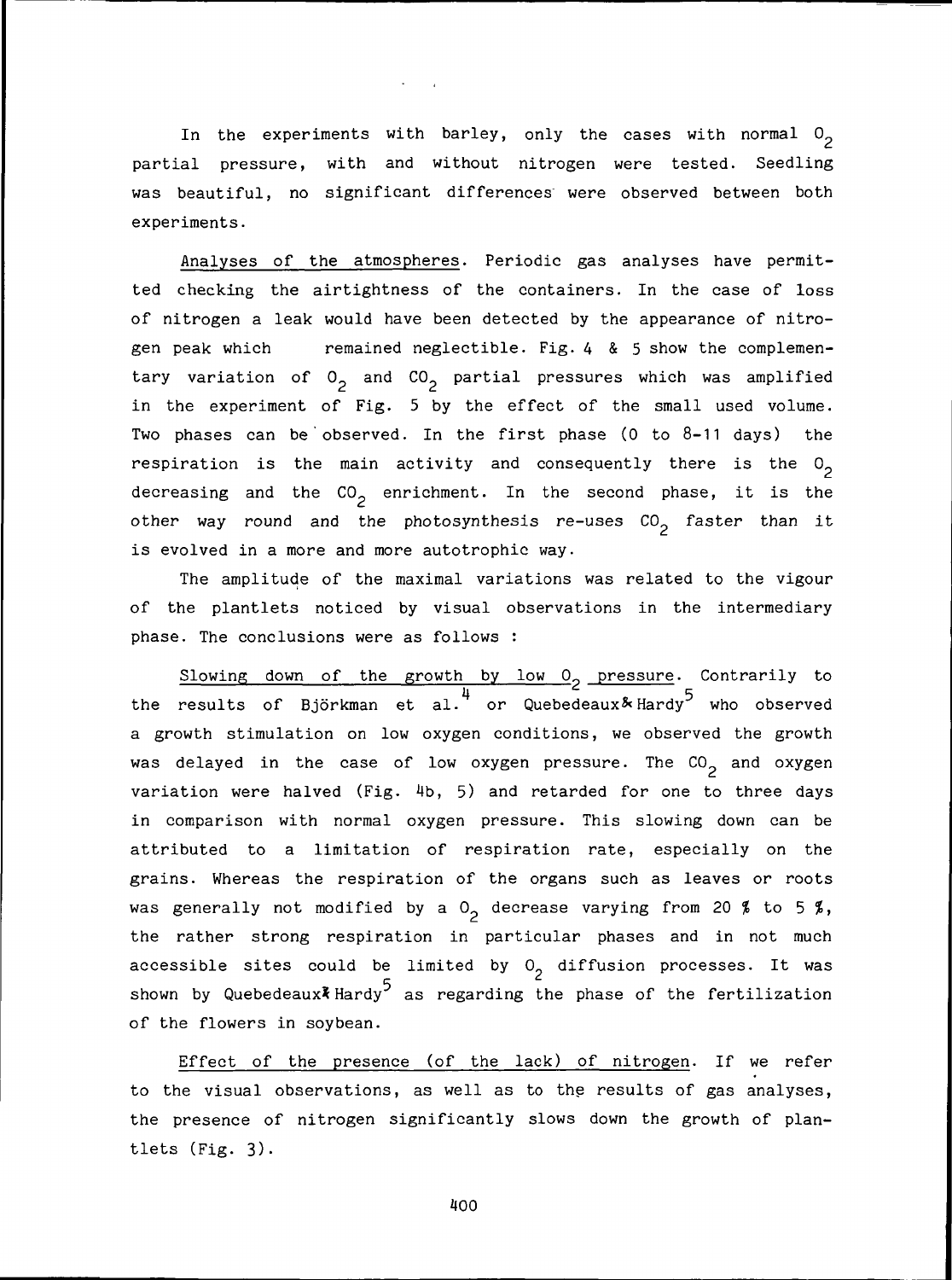

Figure 4. Time evolution of the 0<sub>2</sub> and CO<sub>2</sub> pressure in the 3 liter<br>containers. A) With 205 mbar of 0<sub>2</sub> initial pressure with (--0--) and without (-O-) nitrogen. B) With 48 mbar of O<sub>2</sub> initial pressure with<br>(<del>-O-</del>) and without (-O-) nitrogen. (----------) theoretical potential of respiration (see text).



Figure 5. Time evolution of the 0<sub>2</sub> and CO<sub>2</sub> pressure in 0.7 liter containers. Same legend as Fig. 4, for 205 mbar of 0<sub>2</sub> initial pressure with (- $\bullet$ --) and without (- $\circ$ --) nitrogen and for 48<sup>2</sup>mbar of 0<sub>2</sub> initial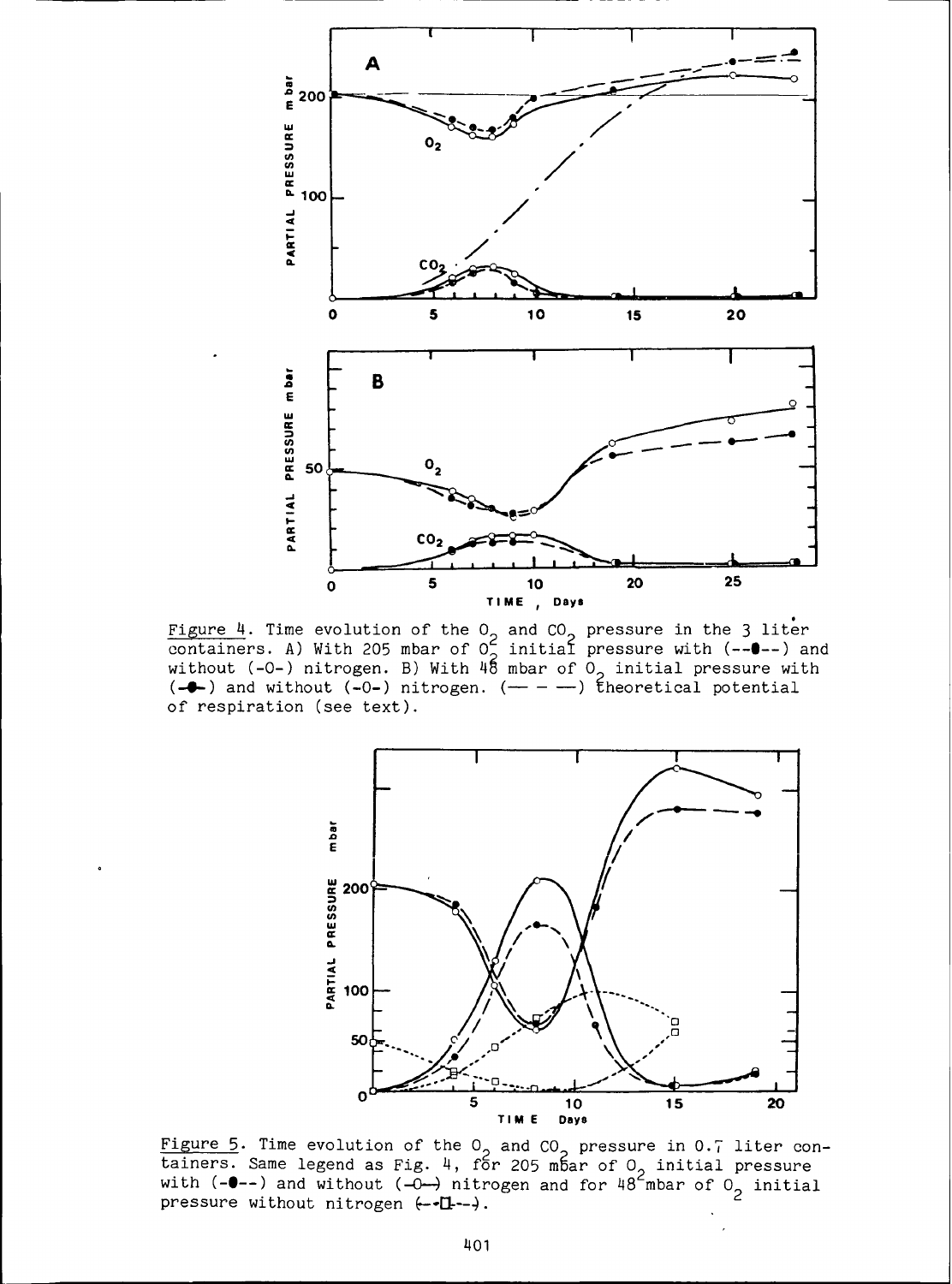That is noticeable at a high  $0<sub>2</sub>$  pressure, in which the CO<sub>2</sub> maximum is always smaller under nitrogen .presence. The slowing down effect of the nitrogen presence is more sensitive in the case of low  $0<sub>2</sub>$  pressure and stays visible in the final result (Fig. 2). This effect is surprising. It seems to act upon the number of leaves and of tillers and cannot be explained. However, it renforces the previous idea of this experiment of the "uselessness" of neutral gas.

Disequilibrium of the  $0^{2}-CO^{2}$  balance. The present closed experiment is a kind of an environmental microcycle in which is performed the transformation of a system (seed) into another one (plantlet) with conservation of the matter, especially carbon and oxygen. At the end of the experiment, all the components which were at the beginning have to be found. The analysis of the atmosphere shows a significant  $0<sub>2</sub>$  enrichment which implies that at the final step the chemical composition of the matter is different, as well as its redox status. The plantlets were in a more reduced state than seeds. This status implicates an energetic gain brought by light for, on the contrary, the final state of a biological process taking place without energetic supplies would be necessarily more oxidized, i.e. with less free oxygen.

Given in terms of concentration, the excess of oxygen seems important, especially in Fig. 5 ; given in volume it is the same : 70 ml 'for this experiment and between 60 to 90 ml for the experiment of Fig. 4. These values have to be compared not to the oxygen content of the atmosphere but to the turn over of the cycle of transformation mentioned above. For that, the hypothesis is given that the matter **<sup>a</sup>** 'of the seeds has been totally transformed and that its structure is - 'in majority - the carbohydrate one. In that case 1 g of seed correspond  $-$ to 0.033 mole of CH<sub>2</sub>0. Thus we can notice that the excess of oxygen '(3.1 m moles) represents about' 10 % of the turnover of the total organic matter. Let us notice too that if the  $CO_2$  variation is due to a respiratory activity, it is far from representing the totality of the respiratory potential of the seeds. If all the dry matter of the seeds was consumed by respiration, the hypothetical curve plotted on Fig. 4a could be obtained. It is not excluded that a large part of this matter was thus degraded, but in that case  $CO<sub>2</sub>$  was immediatly

402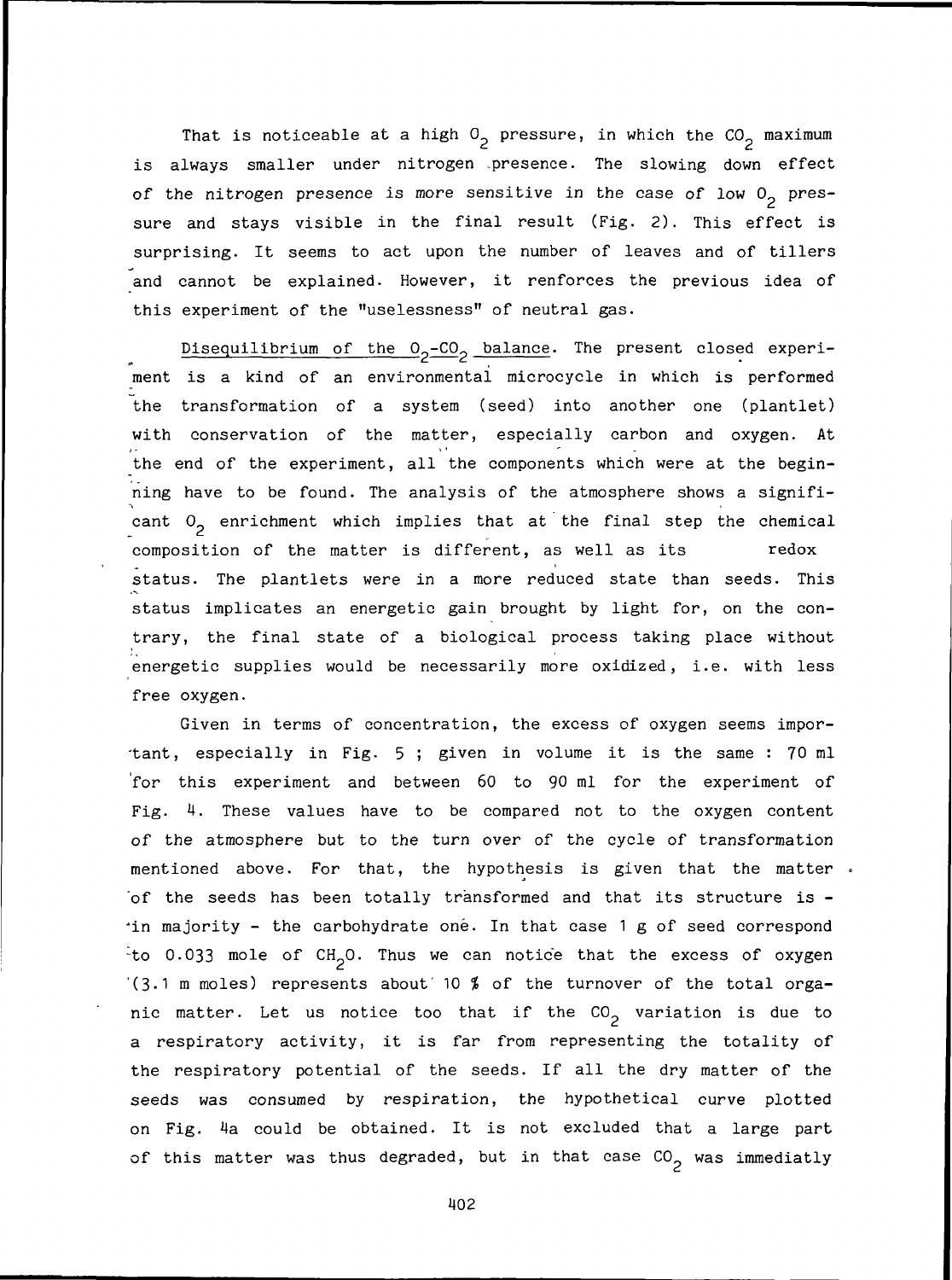trapped by photosynthesis and the observed curve results from the equilibrium between the two processes.

# Possible consequences for culture in space environment.

Safety this experiment demonstrate that plants are, in first approximation, insensitive to de-pressurization. Only the loss of water, in case of active vacuum, would be crucial.

Space technology. As far as this simple experiment can be generalised, two types of consequences can be suggested. If the cultivation of higher plants must effectively supply a noticeable part of food of future space stations a considerable volume will be devoted to it. Take account of the environment of the space vacuum, the possibility of culture under low pressure proportionally reduces the losses of gas due to unavoidable leaks. But above all, this proceedure reduces the quantity of material required to face vacuum constraints. For the same weight (cost of launching) the gain of volume can be (at least) proportional to the reduction factor of the pressure. If a factor of ten can be expected, this process will be certainly discussed in the future in spite of the great disavantage of space clothes for space gardners.

Advantage in  $O_2$  recycling for ecological system. The elimination of all or part of, nitrogen in a cultivation system (as well for higher plants and algae ) drasticaly simplifiesthe management of its atmospheric phases and the control of the oxygen loops between cultures and manned rooms. Cultures are supplied by  $CO<sub>2</sub>$  trapped in maned area.  $0<sub>2</sub>$  production increases the pressure in culture systems and the its extraction is made by the pump which maintain the depressurization. Dilution process are suppressed. Pure or very enriched oxygen is produced without nitrogen separation. It can be stored for the reserves required by the control of  $0<sub>2</sub>$  cycle or to supply the missions out of the space station. .

403